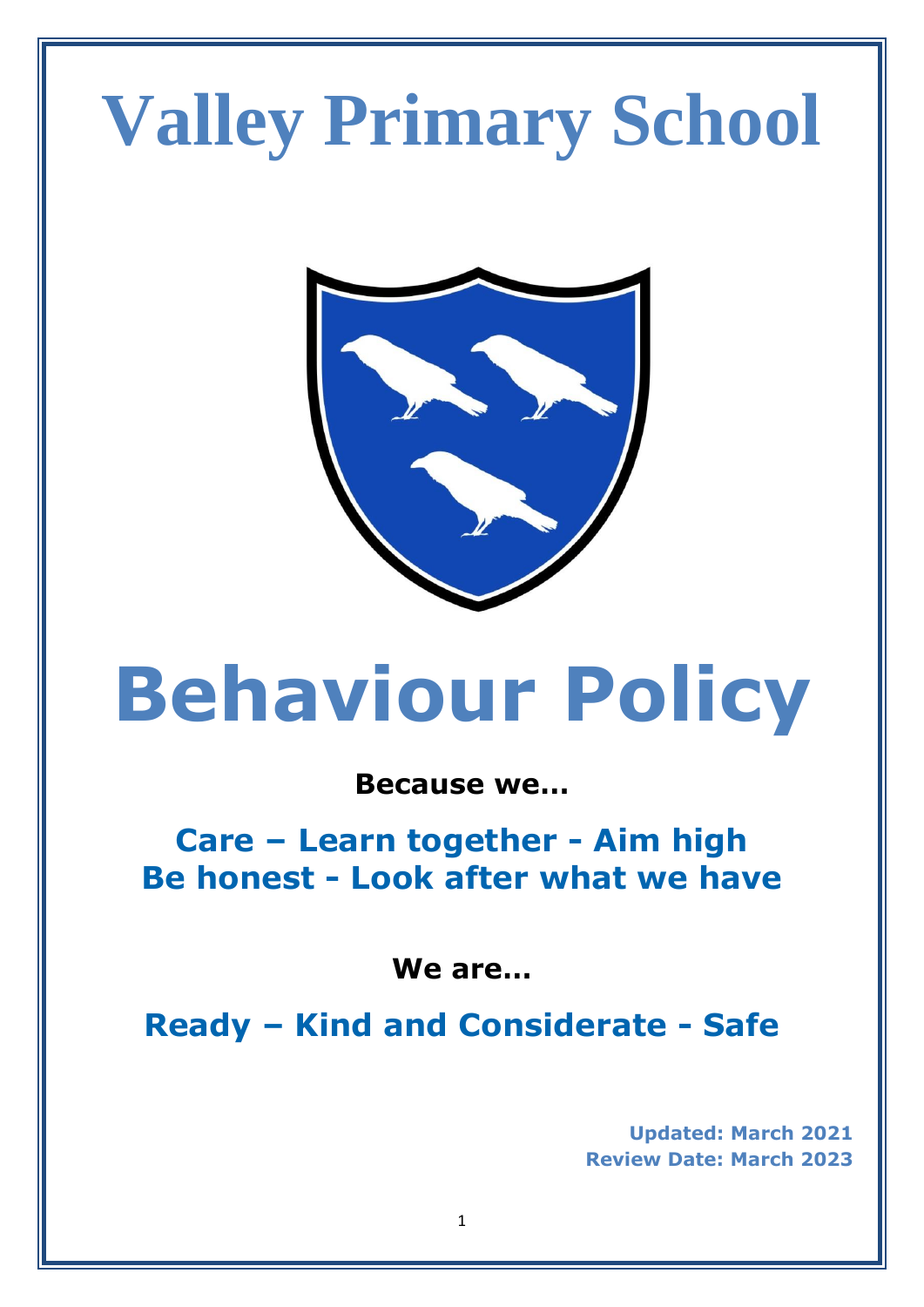## **Philosophy**

Valley Primary School is committed to creating an environment where exemplary behaviour underpins productive learning. It is a place of safety where firm boundaries guide and support; where self-discipline outweighs compliance; where high expectations lead to lifelong learning; where care and respectful relationships build self-esteem. Everyone at our school is expected to maintain the highest standards of personal conduct, to accept responsibility for their behaviour and encourage others to do the same. The school embraces a Restorative Approach as a means of empowering adults to be effective problem solvers, developing empathetic and responsible pupils. Successful Restorative Approaches foster awareness of how others have been affected by inappropriate behaviour. This is done by actively engaging pupils and adults in a process which separates the deed from the doer, allowing people to make amends for the harm caused. A restorative ethos places the value of relationships at the heart of the school. It teaches children responsibility, develops their emotional literacy, builds and nurtures relationships and promotes positive learning strategies and problem solving.

## **Aims of this policy**

To provide simple, practical procedures for staff and children that:

- Create a culture that excellent behaviour is the minimum expectation for all; for learning, for relationships, for building a community.
- Ensures the language of our Core Values and Expectations permeate through our daily interactions.
- Create a culture of shared ownership for the behaviour of learners; where adults work together to teach appropriate behaviour through positive intervention. Adults working in every role are equipped and empowered to follow through with incidents of poor behaviour.
- Ensure that all learners are treated fairly; shown respect and good relationships are promoted.
- Ensure that learners are encouraged to take control over their behaviour and be responsible for the consequences of it.
- Enshrine consistency and certainty of response.
- Make consistent positive reinforcement easy with clear procedures for reinforcing, encouraging and celebrating great behaviour.
- Define the agreed consequences to be applied at the classroom level as well as established structures for more serious behaviours.

#### **Five Pillars of Practice**

- Consistent, calm adult behaviour
- First attention to the best conduct
- Relentless routines
- Scripting difficult interventions
- Restorative follow up

#### **Three Expectations**

Three rules that we promote and reinforce in our classrooms, assemblies, corridors, lunch hall,

playgrounds: **Be Ready Be Kind and Considerate Be Safe**

We teach the children, from Reception to Year 6, what it means to be Ready, Kind and considerate and Safe in different contexts within the school. (See Valley Vibe Posters – Appendix 2)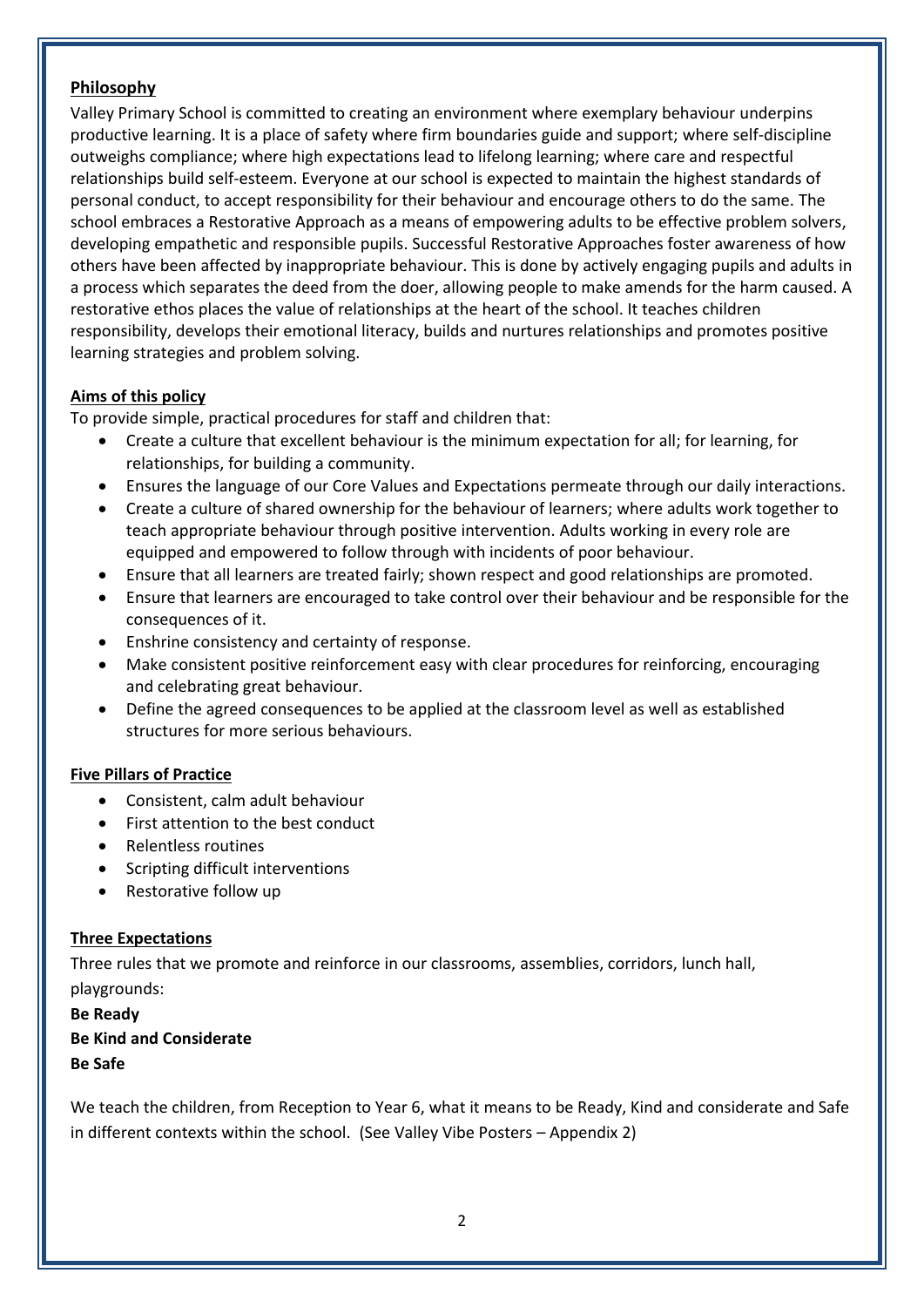#### **Adult behaviours**

- Meet and greet each pupil at the classroom door.
- Refer to 'Ready, Kind and considerate, Safe'
- Be fair and consistent.
- Give first attention to the best conduct.
- Model positive behaviours and build relationships.
- Listen to pupils and understand.
- Plan lessons that engage, challenge and meet the needs of all learners.
- Use a visible recognition mechanism throughout every lesson.
- Be calm and give 'take up time' when going through the stepped boundaries. Prevent before sanction.
- Follow up every time, retain ownership and engage in reflective dialogue with pupils.
- Never ignore or walk past pupils who are behaving badly.

#### **Routines**

- **Courtesy and good manners.** Pupils are recognised for showing great manners; through their words, actions and body language; shown consistently to all peers and adults in school.
- **Quick and focussed responses to a signal for attention.** Adults will use a range of techniques to gain attention of a group of learners, appropriate to the lesson or environment. These are made explicit to the pupils then positively reinforced.
- **Calm, orderly transitions – The Valley Vibe**, including lining up; walking quietly; holding doors. High expectations are set by all adults and relentlessly reinforced. Pupils develop self-discipline by managing transitions independently during less structured periods of the day.
- High expectations of the **tidiness and organisation** of the school environment are modelled and consistently pursued, in corridors; playgrounds; halls; classrooms; learning bays. Displays, interesting and varied signage, photographs of learners all reflect our Core Values and Expectations.
- Wearing **school uniform** with pride. Pupils are encouraged to show their sense of belonging to the school community by wearing the correct school uniform and PE kit and adhering to these boundaries.
- Consistent **environment** that displays the quality of the learning in our school, and echoes our Core Values and expectations, and has positive images of learners.

# **First attention to the best conduct**

We recognise and reward learners who go 'over and above' our standards. Although there are tiered awards, our staff understand that a quiet word of personal praise can be as effective as a larger, more public, reward. We are working towards recognition replacing reward, and to recognition systems being more collective than individual, where learners are interdependent.

- Recognition systems: Targeted, specific praise and names on board
- Use of class level reward and recognition tool kit: E.g. marbles in class jar to earn a class treat; chart/raffle tickets to earn first Golden Time choice
- Playtime/Lunchtime/Care club house tokens for half-termly own clothes day
- Praise post cards from teachers/support staff
- Gold stars with Head/Deputy Head

#### **Recognition for Over and Above**

- Praise postcard from the Head Teacher
- Treat Friday with the Head Teacher
- Head Teacher gold sticker award
- Core Value awards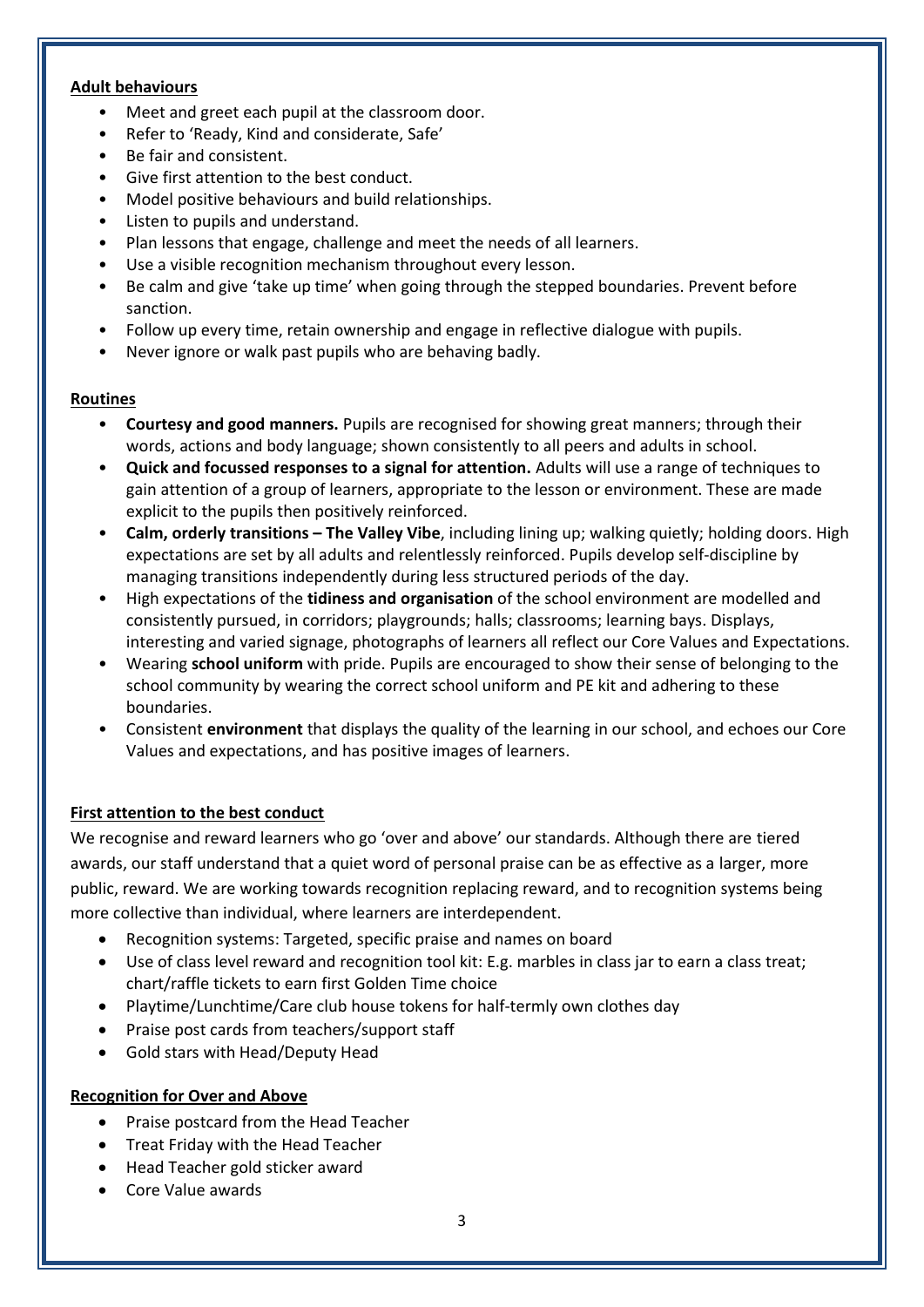#### **Language and Microscripts for intervening with behaviour**

- I have noticed you are ...
- That's not showing me our expectation of...
- I need to see you/I need you to/I expect you to.... Thank you for listening (then refocus attention on the positive within the classroom)
- Show me what ready/kindness/safe behaviour looks like in our classroom/playground
- I know you will...
- I know you're going to get this right in a minute
- Thank you for showing me you are ready/doing that in a considerate/safe way/doing that safely
- Do you remember last lesson/week when you… This I who I need to see today
- The choice is…or … The consequence will be…I'll give you some thinking time
- That's not showing me you are being safe/kind/ready How could you show me that now?
- We will …(have a better lesson/day/playtime tomorrow)

#### **Stepped boundaries**

- 1. **Reminder** A reminder of the expectations; Ready, Kind and considerate, Safe; delivered privately whenever possible to the learner. The adult makes them aware of their behaviour. The learner has a choice to do the right thing.
- 2. **Warning** A clear verbal caution delivered privately to the learner making them aware of their behaviour and clearly outlining the consequences if they continue. The learner has a choice to do the right thing. Learners will be reminded of their good previous good conduct to prove that they can make good choices.
- 3. **Final warning/Time out** The pupil is asked to speak to the adult away from others; boundaries are reset; the pupil is asked to reflect on their next step; again they are reminded of their previous conduct/attitude/learning; the pupil is given a final opportunity to re-engage with the learning/ follow instructions and given private thinking time. (3-5 minutes)
- **4. Consequence** The pupil informed that they have chosen to not to change the behaviour they were asked to and a consequence is given, that can be followed through soon as possible to allow for a fresh start next lesson/day.
- **5. Repair** Use of the Restorative Questions to structure a reparation conversation.

*Restorative Language is a calm, fair and respectful way of communicating which allows each person to express their thoughts and feelings. It helps maintain positive relationships within the school. If there has been a conflict, it focuses on the harm that has been caused and ways to repair the harm and restore the relationship.*

#### **What happened/Thoughts and feelings**

Can you tell me what happened? What were you thinking at the time? Do you know how you were feeling? What are you thinking/feeling now?

#### **Harm and Affect**

Who has been affected or harmed by what happened? How?

#### **Needs**

What needs to happen to make it right or for you to feel better?

Is there anything you could do to repair the harm?

# **Agreement / negotiation**

If the same thing happened again, what could be done differently?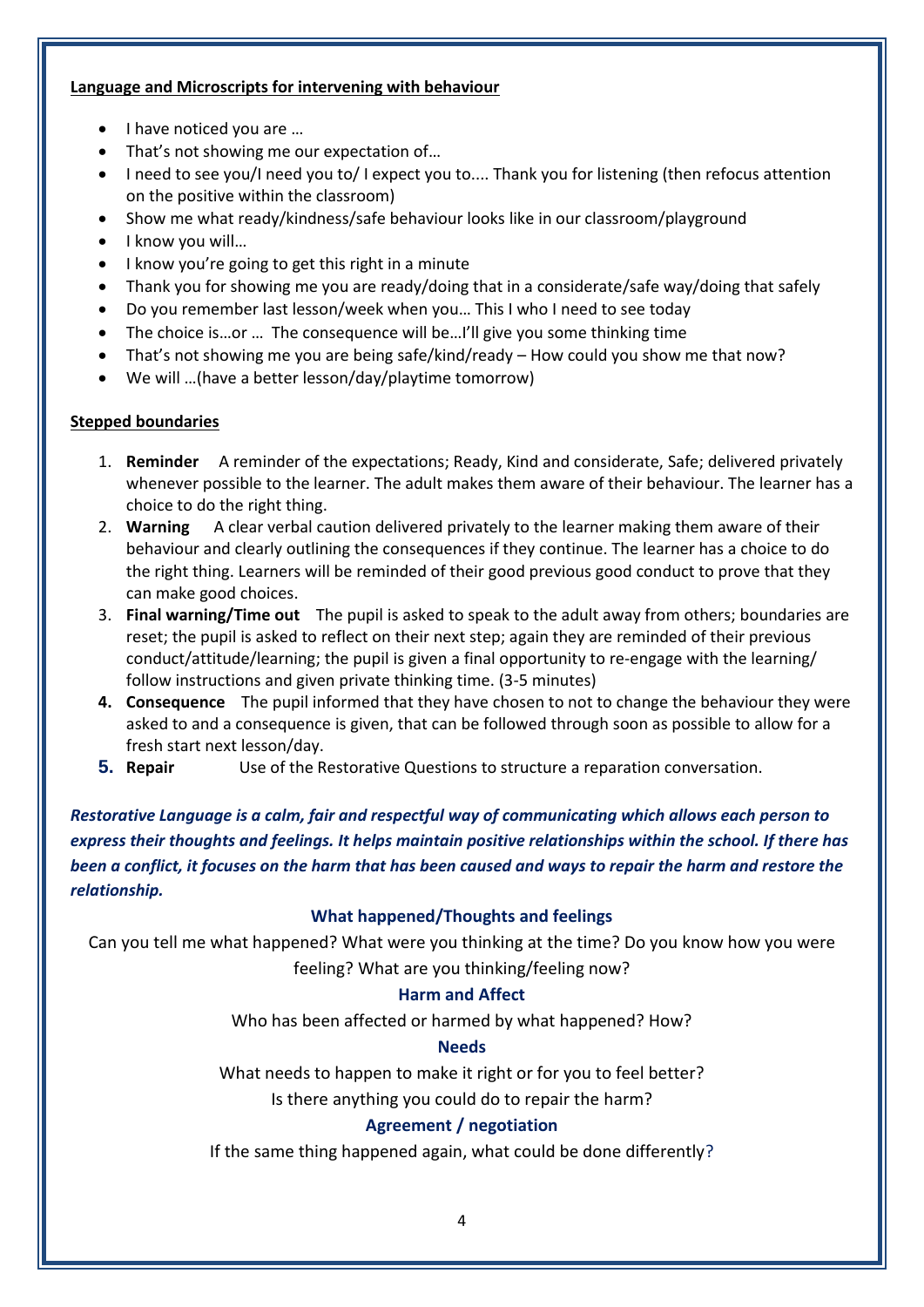# **Our Behaviour Blueprint summarises the key points of our policy. See Appendix 1**

#### **Consequences**

Adults make the decision on what consequence is appropriate and fair and follow it through. For playtime and lunchtime staff, a teacher is on duty every playtime to support with restorative conversations. Once pupils reach the consequence stage, this is recorded on an incident log in order for incidents to be tracked and monitored. A Restorative Agreement form may be used when it is beneficial to make a written agreement with a child. (See Appendix 3). All forms should be saved in the Behaviour Records folder on the shared drive.

Staff should use their knowledge of the pupil, taking into account their age and level of understanding, when deciding if, when and how to use consequences. Adults should consider how best they can encourage a pupil to achieve his or her best and allow others to do the same. They should consider if consequences have been used previously and what impact they had. Appendix 4 has some examples which are for guidance only.

| Classroom                                                                                                                                                                                                                                                                                                                                                                                                                                     | Playtime/Lunchtime/Care clubs                                                                                                                                                   |
|-----------------------------------------------------------------------------------------------------------------------------------------------------------------------------------------------------------------------------------------------------------------------------------------------------------------------------------------------------------------------------------------------------------------------------------------------|---------------------------------------------------------------------------------------------------------------------------------------------------------------------------------|
| Sit on individual table/or sent to learning bay<br>$\bullet$<br>outside the classroom<br>Sent to another class for set period<br>$\bullet$<br>Missed playtime (5/10 minutes - pupils<br>$\bullet$<br>should be given opportunity to get fresh air,<br>get a drink/fruit, go to the toilet, in order for<br>them to have the best chance to improve<br>behaviour for the next lesson)<br>Missed Golden time (5 minute increments)<br>$\bullet$ | A fixed term ban from a specific<br>$\bullet$<br>game/equipment e.g. for the rest of that<br>day/session<br>5/10 minutes off the playground in<br>$\bullet$<br>designated place |

# **Yellow stage intervention**

If poor behaviour persists, and the agreements made in the restorative conversations have not been adhered to, a more formal agreement will be drawn up, using the paper forms. (Appendix 3). Pupils will have their behaviour discreetly monitored by adults to show progress towards the agreed expectations. Parents will be informed via a meeting and /or in writing. This is managed by the class teachers, alongside the Lead lunchtime supervisors and Care club manager when needed, with the support of SLT.

# **Red stage intervention - Serious breaches**

Actions that fall below our expectations of conduct and have caused serious harm/hurt to others or caused purposeful damage, will result in red stage intervention (formally a red card). A consequence will be issued, then a reparation meeting held, resulting in a formal restorative contract. The pupil completes a written reflection sheet. (Appendix 3) This is managed by SLT, alongside class teachers, the Lead lunchtime supervisors and Care club manager when needed.

#### **Consequences**

- A fixed term working in another classroom or the SLT office (morning/afternoon/day/week)
- A fixed term move to another school within CSAT, usually one week
- A fixed time off the playground, where a school based community service job can be imposed.
- Loss of privileges, such as peer mediator/sports leader/school council roles, representing the school on a sports team
- A lunchtime exclusion, where the pupil is sent home for the duration of lunchtime for a fixed period
- Withdrawal from a school trip or organised school event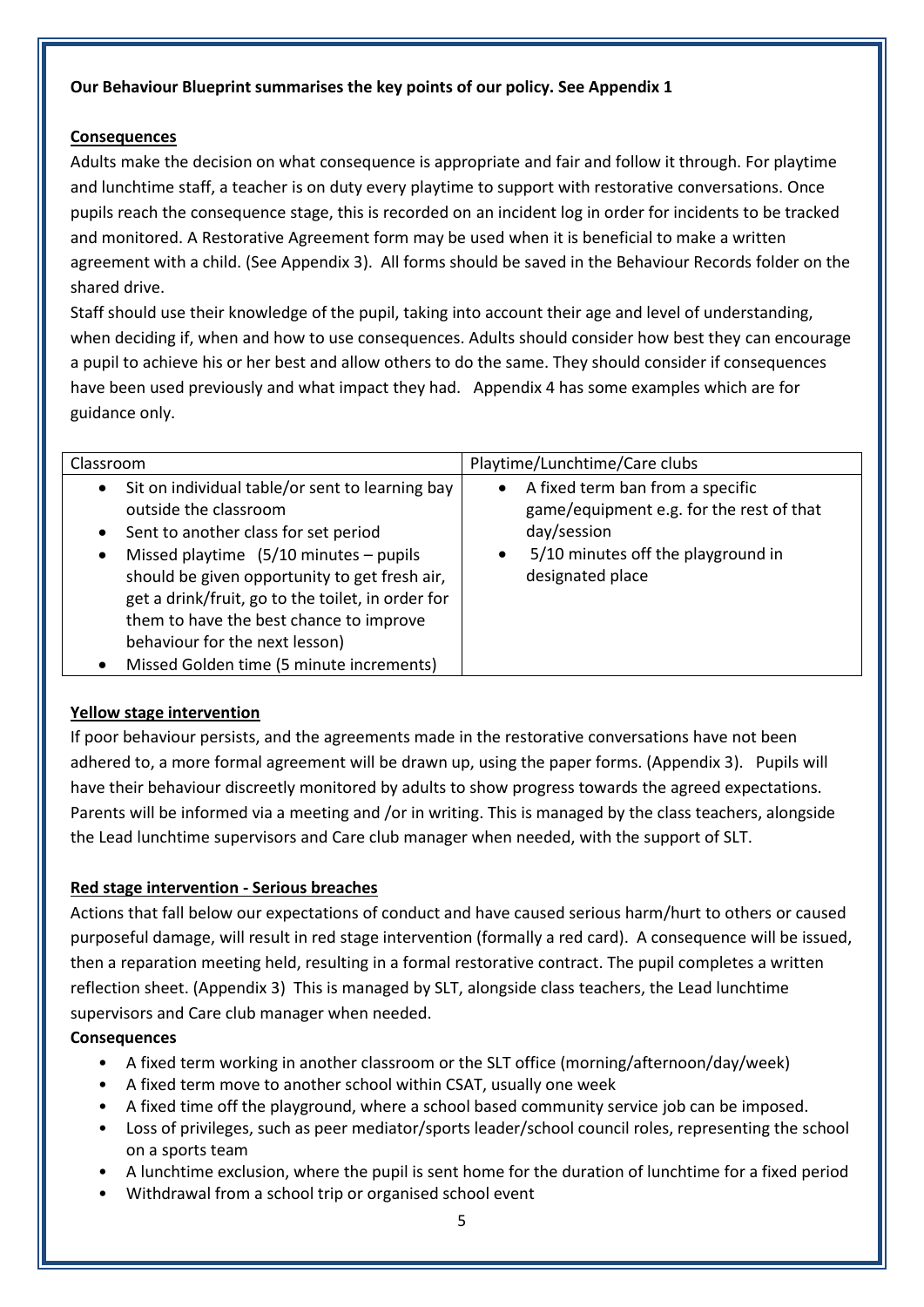• Fixed term exclusion

#### **Behaviours that would lead to a red stage intervention**

- Comments directed to another person, spoken with intent and understanding, that would be construed as racist, homophobic or discriminatory against a faith/culture/language/country of origin/disability
- Threatening language or actions
- Swearing directed at a person or rude gestures
- Shouting / being verbally aggressive to another pupil or adult.
- Repeated or more serious incident of stealing
- Repeated or more serious damage to school or another person's property.
- Purposefully causing more serious physical harm to another pupil or adult.
- Bullying behaviours repeated, intentional harmful words or actions directed at one person or a group; encouraging others to join in with such actions.
- Actions that could cause danger to self or others; and refusing to comply with adult instructions.

#### **Understanding individual needs**

This policy is based upon our expectation that adults working in our school will build relationships, gain an understanding of individual needs and use strategies and approaches that enable all pupils to flourish. Where pupils have specific needs that make it difficult for them to be Ready, Kind and Considerate or Safe in certain situations; we seek to problem solve and put in preventative strategies. But, if incidents occur where the safety, wellbeing or learning of others has been seriously affected, even though adjustments have been made, a Yellow or Red stage intervention would be put in place. Staff are encouraged to be open and supportive of each other; we are working as a whole team to promote excellent behaviour. Support is available via the Senior Leadership Team.

#### **Peer Mediators**

A team of Peer Mediators from Year 5 and 6 are trained each year by Behaviour Matters to use a Restorative Approach to help pupils resolve low-level conflict. Teachers and support staff can send pupils to see the mediators, who are on duty every playtime, to help with both classroom and playtime problems. Pupils can also approach the mediators themselves. The mediators are trained in assessing if the problem is appropriate for them to deal with and refer back to the adults if necessary. (See Peer Mediator poster)

#### **Responsibilities**

#### **Head Teacher and the Senior Leadership team**

It is the responsibility of the Head Teacher to communicate this policy to the school community, to ensure that disciplinary measures are applied fairly, consistently and reasonably, and that a member of the senior leadership team has been identified to take overall responsibility. Senior leaders will:

- Meet and greet learners and parents at the beginning and end of the day
- Be a visible presence in the school to encourage appropriate conduct
- Support staff by sitting in on reparation meetings and supporting staff in conversations
- Regularly celebrate staff and learners whose efforts go above and beyond expectations
- Ensure staff training needs are identified and targeted
- Regularly share good practice
- Support adults in managing learners with more complex or entrenched negative behaviours
- Regularly review provision for learners who fall beyond the range of written policies
- Use behaviour data to target and assess school wide behaviour policy and practice
- Ensure new staff are inducted into policy and procedures